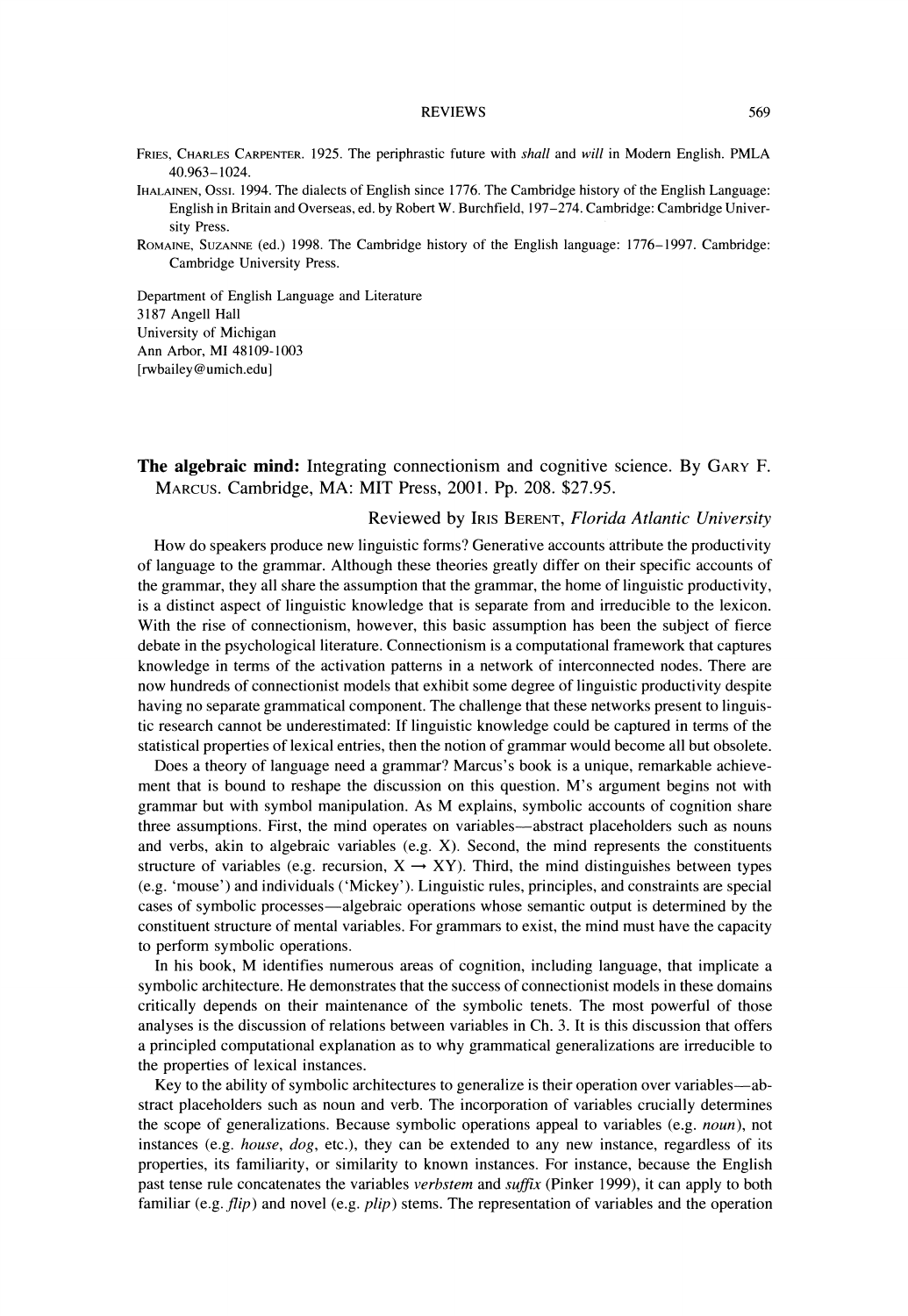**over variables, however, is not necessary for generalization. Numerous connectionist models can generalize without representing variables or incorporating operations over variables. Proponents of such networks claim that generalizations 'emerge' in connectionist models that are not equipped with mechanisms for operating over variables prior to training.** 

**The implications of such findings crucially depend on what, precisely, such 'emergent' generalizations really are-a pivotal question that has not been fully articulated in the connectionist literature. In one view, such systems learn the ability to operate over variables, an ability with**  which symbolic architectures are innately (i.e. in advance of any training) equipped. Such emer**gence would not challenge the observational or descriptive adequacy of symbolic operations in general or grammars in particular as the scope of generalizations in these two architectures is indistinguishable. Such emergent generalizations, if they existed, however, would question the explanatory adequacy of symbolic systems, namely, the hypothesis that the ability to operate over variables must be innately specified. The innateness of operations on variables should not be equated with the innateness of specific grammatical principles or constraints: The innateness of the symbolic machinery is not sufficient argument for the innateness of any specific linguistic principle or constraint. But if operations over variables, the core of many linguistic principles and constraints, were learnable from experience with lexical instances, then the very notion of the grammar as an autonomous computational system would be obsolete.** 

**Most discussions of connectionism (e.g. Rumelhart & McClelland 1986), however, appear to have adopted a rather different view of 'emergence'. In that view, training a connectionist network does not lead to the acquisition of operations over variables. What the system acquires, instead,**  is knowledge concerning the statistical properties of training instances—the items on which **the network is trained. Although such statistical knowledge supports generalizations, they are fundamentally distinct from symbolic generalizations. Rather than operating over variables (e.g. verbstem), generalizations are formed by analogizing to similar familiar instances (e.g. plipped is formed by analogy to flipped). This subtle distinction is significant: If human behavior may be captured by generalizations that do not manipulate mental variables, then symbolic models could offer only a gross characterization of knowledge, an account that, upon closer scrutiny, is bound to reveal inconsistencies with human behavior. Grammars, then, are not mental organs-they are merely gross descriptions devoid of both observational and explanatory adequacy as accounts of linguistic generalizations.** 

**The adequacy of grammars thus critically depends on a precise assessment of the scope of linguistic generalizations and their learnability, two crucial questions that have not been clearly articulated in existing research. M's analysis is an important leap ahead on both fronts. M proposes to define the scope of generalizations relative to a model's training space-the representational space of instances (or instance features) on which a model is trained. For example, for a model**  that encodes place of articulation and is trained on the labial  $b$ , a new labial (e.g.  $m$ ) may fall within its training space, but a coronal (e.g. t) falls outside it, as the coronal node received no **relevant training. M unveils a principled limitation in the ability of a large class of popular connectionist networks to extend such generalizations. While these systems can interpolate generalizations to novel items within their training space, they are incapable of extrapolating generalizations to novel items that fall outside the training space. This limitation, a problem M traces to the learning algorithms used in standard connectionist networks, prevents these systems from capturing human behavior. Unlike these networks, people can extend generalizations beyond their training space. M supports this conclusion by a detailed analysis of two case studies that have been each subject to an ample behavioral and computational investigation: linguistic inflection and reduplication in an artificial language (for a demonstration in a natural language, see Berent et al. 2002). M's review of 30 connectionist networks in these areas suggests that the ability of such models to capture human behavior crucially depends on the implementation of variables: Models that are innately equipped with operations over variables can generalize beyond**  the training space, those that are not-can't.

**The implications of these conclusions are far reaching. Generalization to novel items has long been considered critical for a model's observational adequacy. M's analysis, however, suggests that this may be too coarse of a test of a model's behavior as the ability of many popular**